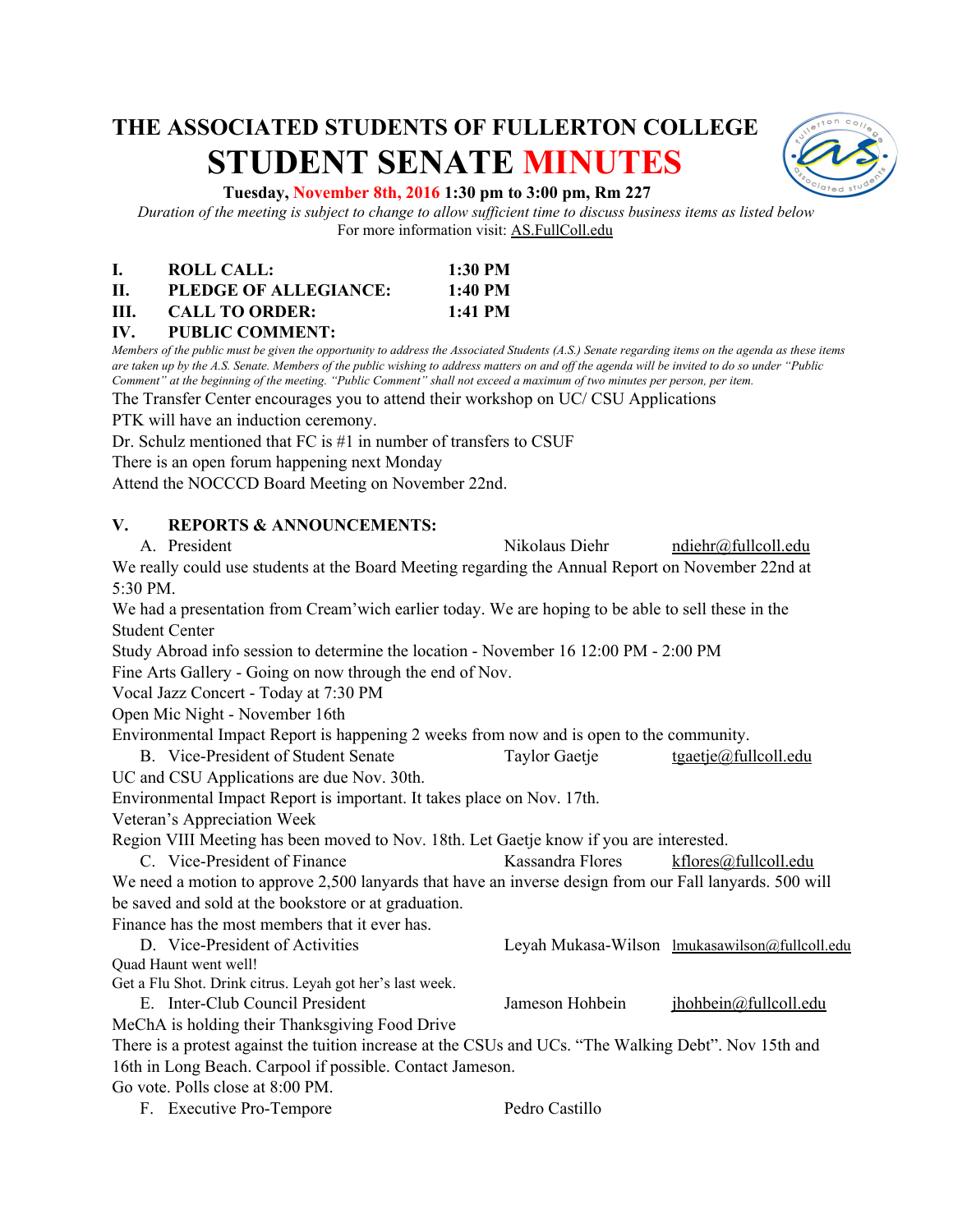Go vote. Joe says to make sure that you are registered! It matters.

G. Student Trustee Scott Begneski sbegneski@fullcoll.edu

H. Senator Reports: *Any current Student Senator may give a brief report or announcement*

Serrano says to use language like "promoting your business" and "Student Senator" to try and get new contracts.

Tusken went to Basic Skills and they don't want to abandon students after they leave Basic Skills. Rodriguez wants to put the word out about Degree Works.

Sukhadia mentioned Non-credit classes.

#### **VI. APPROVAL OF MINUTES**

**A. Senate Minutes from 11.1.16** *(attached)*

*MSP to approve Senate Minutes from 11.1.16 (Gatpandan/ Boules)*

#### **VII. A.S. & I.C.C. COMMITTEE REPORTS & MSPs**

*Senators MUST serve on at least ONE A.S. Committee (indicated bold)*

A. **Activities** Mukasa-Wilson Thurs 12 - 1 pm @ 221

We will be having a meeting on Thursday.

Diehr mentioned that the last days for Committees to meet is November 23rd.

B. **Curriculum & Education (C&E)** Hohbein Wed 3 - 4 pm @ 221

There is a meeting tomorrow. There is still no Chair. We will be having elections.

C. **Committee on the Environment** Diehr Weds 1 - 2 pm @ 221 We will be meeting Wed. 1:00 PM - 2:00 PM and we will be meeting for the next 3 weeks.

D. **Executive Council** Diehr Tues 11:30 am - 1:00pm @ 221

We met today during the Cream'wich presentation. It was a great presentation. We would have an agreement with them, not a contract. We need approval from Sodexo.

We will be meeting for the next 3 weeks.

|                                                                                               | E. Finance & Budget                                                                | Flores  |              | Fri 1:30 - 3:00 pm @ 221           |  |  |  |  |
|-----------------------------------------------------------------------------------------------|------------------------------------------------------------------------------------|---------|--------------|------------------------------------|--|--|--|--|
|                                                                                               | F. A.S. Benefits Task Force                                                        | Flores  |              | 1st, 3rd, 5th Thurs 1:00 pm $@221$ |  |  |  |  |
|                                                                                               | G. Inter-Club Council                                                              | Hohbein |              | Mon 1:30 - 3 pm $(a)$ 227          |  |  |  |  |
|                                                                                               | Working on Bursar's Accounts resolutions.                                          |         |              |                                    |  |  |  |  |
| MSP to approve a club rush on November 14th (Speech and Debate/Students for a Greener Planet) |                                                                                    |         |              |                                    |  |  |  |  |
|                                                                                               | H. Judicial                                                                        |         | S. Dotterman | Tues 1 - 1:30 pm $\omega$ 227      |  |  |  |  |
| Discussed changes.                                                                            |                                                                                    |         |              |                                    |  |  |  |  |
|                                                                                               | <b>Research, Planning, &amp; Resolutions (RPR)</b>                                 |         | Gaetje       | Thurs 11am - 12pm $\omega$ 221     |  |  |  |  |
| We have a meeting this week.                                                                  |                                                                                    |         |              |                                    |  |  |  |  |
| MSP to approve the committee reports under AS & ICC Committee Reports. (Gaetje/Serrano)       |                                                                                    |         |              |                                    |  |  |  |  |
| VIII.                                                                                         | <b>UNFINISHED BUSINESS</b>                                                         |         |              |                                    |  |  |  |  |
|                                                                                               | A. CareBank (Requests & Updates)                                                   |         |              |                                    |  |  |  |  |
| <b>B.</b> Applicants to serve as Student Representatives:                                     |                                                                                    |         |              |                                    |  |  |  |  |
|                                                                                               | a. Chloe BRIL                                                                      |         |              |                                    |  |  |  |  |
| <b>MSP</b> to approve Chloe Bril as Student Rep (Gatpandan/Serrano)                           |                                                                                    |         |              |                                    |  |  |  |  |
| C. Swearing in of Student Senators                                                            |                                                                                    |         |              |                                    |  |  |  |  |
|                                                                                               | D. Resignations (formal letter must be received by A.S. Office or AS@fullcoll.edu) |         |              |                                    |  |  |  |  |
|                                                                                               | Thu Nguyen<br>a.                                                                   |         |              |                                    |  |  |  |  |
|                                                                                               |                                                                                    |         |              |                                    |  |  |  |  |

She had a lot of school work. She chose to resign.

*MSP to approve Senator Nguyen's resignation (Garcia/ Serrano)*

# **E. Dismissals (referred from Judicial)**

*MSP to approve the dismissal of Senator Shin (Garcia/ Gatpandan)*

**F. FC Mission Statement Update**